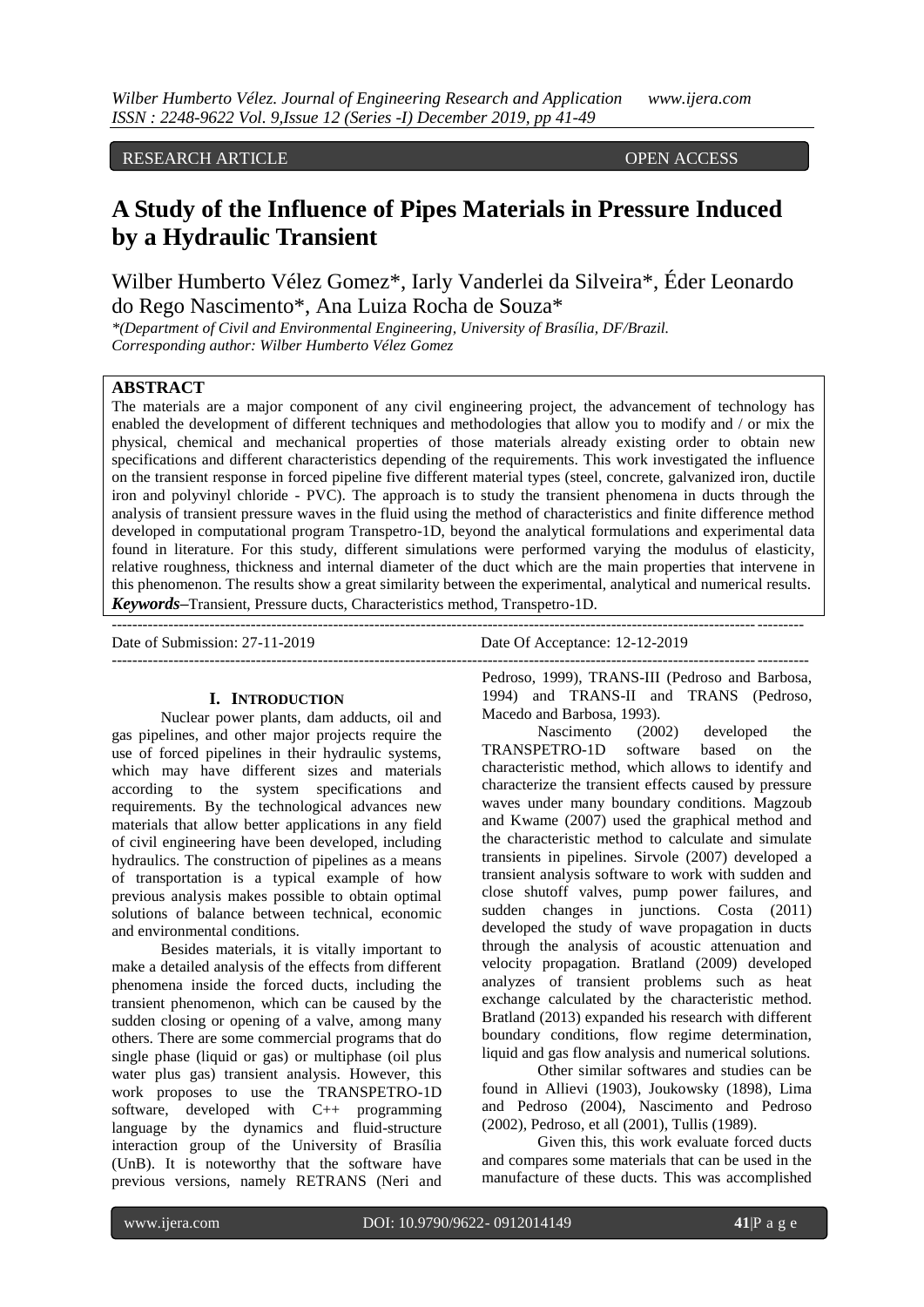through the analysis of the transient pressure waves, which variates when a disturbance of time or space is generated in the state of flux. Finite differences and characteristics method implemented in the<br>TRANSPETRO-1D software together with TRANSPETRO-1D software together with experimental data and analytical formulations were used to analyze the influence of some of the most commonly used construction materials and dimensions on pressure ducts when used in a hydraulic system.

The Dynamics and Fluid-Structure group has developed, over the last years, several studies related to fluid-structure interaction, covering themes, in special, pipeline[Nascimento (2002); Vélez (2015)]and dams [Silveira and Pedroso (2018); Mendes (2018); Silveira *et al*. (2019)].

#### **II. THEORETICAL APPROACH**

The hypotheses and simplifications used for the study of the phenomenon are: homogeneous, viscous and slightly compressible fluid, isotropic monophasic flow, and negligible thermodynamic effects.

This transient phenomenon will be approached using the equations of continuity, motion and state which consider the deformation at the duct wall.

# **A. Continuity Equation**

The principle of conservation of mass is valid in any field of the flow, regardless of anysimplification. In this expression, the time rate of total mass variation per unit volume is zero.

$$
\frac{\partial \rho}{\partial t} + \nabla (\rho \cdot \vec{V}) = 0 \tag{1}
$$

Where  $\rho$  is the fluid density (kg/m<sup>3</sup>) and V is the flow velocity (m/s).Using classical expressions for ducts and some simplifications, we obtain the following expression called continuity equation for ducts that suffer infinitesimal strains.

$$
V \frac{\partial P}{\partial x} + \frac{\partial P}{\partial t} + \rho a^2 \frac{\partial V}{\partial x} = 0
$$
 (2)

#### **B. Equations of Motion**

The sum of all forces acting on the fluid in longitudinal direction is equal to the product between his mass and acceleration. This expression

considers the balance of forces.  
\n
$$
\rho \frac{\partial \vec{V}}{\partial t} + \rho \vec{V} \nabla (\vec{V}) + \nabla (P) - \mu \left[ \Delta \vec{V} + \frac{1}{3} \nabla (DIV (\vec{V})) \right] = 0
$$
 (3)

Where  $\rho$  is the fluid density (kg / m<sup>3</sup>) and V the flow velocity (m/s).

The Poiseuille equation gives the equation of motion applied to a mass of fluid that presents a slight variation with respect to pressure variation.

$$
\frac{1}{\rho} \frac{\partial P}{\partial x} + g \cdot \text{sen}\left(\alpha\right) + \frac{f \cdot V \cdot |V|}{2D} + V \frac{\partial V}{\partial x} + \frac{\partial V}{\partial t} = 0 \quad (4)
$$

Many researcheshas been carried out to determine the friction factor between the duct wall and the fluid. In this work the Swamee-Jain equation will be used to directly calculate the Darcy-Weisbach friction coefficient for a duct, which presents similar results from the obtained by the implicit Colebrook-White equation (Swamee-Jain, 2012).

$$
f(V, D, V, \varepsilon) = \frac{0.25}{\left[ \log_{10} \left( \frac{\varepsilon}{3.7D} + \frac{5.74}{RE(V, D, V)^{0.9}} \right)^2 \right]}
$$
(5)

Where V is the fluid velocity  $(m/s)$ ,  $\varepsilon$  is the roughness size projections (m), RE is the Reynolds number and D theinner diameter of the duct (m).

#### **C. State Equation**

The relation associates the variables of pressure and volumetric mass with the velocity of sound in the fluid (a  $\infty$  for an incompressible fluid). This relation from the theoretical point of view allows to eliminate the specific mass  $(\rho)$  of the problem, making the formulation expressed only with the variables P and V. Incompressible and dense fluids, such as water, are considered slightly compressible when they are made. phenomena such as degassing (dissolved air in water) and elasticity in the duct wall are present. Neri and Pedroso (1999) present the following equation:

$$
P = \rho \cdot a \cdot V_0 \left( 1 + \frac{V_0}{a} \right)
$$
 (6)

Where, 
$$
a^2 = \frac{\gamma \rho}{\left(1 + \frac{V_0}{a}\right)\left(1 + \left(\frac{k}{E}\right)\left(\frac{D}{e}\right)c\right)}
$$
(7)

and, *K* is Volumetric modulus of elasticity of fluid (Pa),  $\rho$  is the fluid density (kg / m<sup>3</sup>), *E* the Modulus of elasticity of material (Pa), *e* theduct wall thickness(m), and *c* aconstant which depends on

axial movement of the duct (currently 
$$
c = 1
$$
).  
\n
$$
a^{2} = \frac{k}{1 + (k/E)(D/e)}c \rightarrow a = \sqrt{\frac{k}{1 + (k/E)(D/e)}c}
$$
 (8)

Since  $\sqrt{a} \ll a$  the term  $\sqrt{a}$  is negligible and we have a new expression to define the acceleration of the transient pressure wave and the velocity in the duct, which depends on the mechanical and physical properties of the duct (geometry and materials), the physical properties of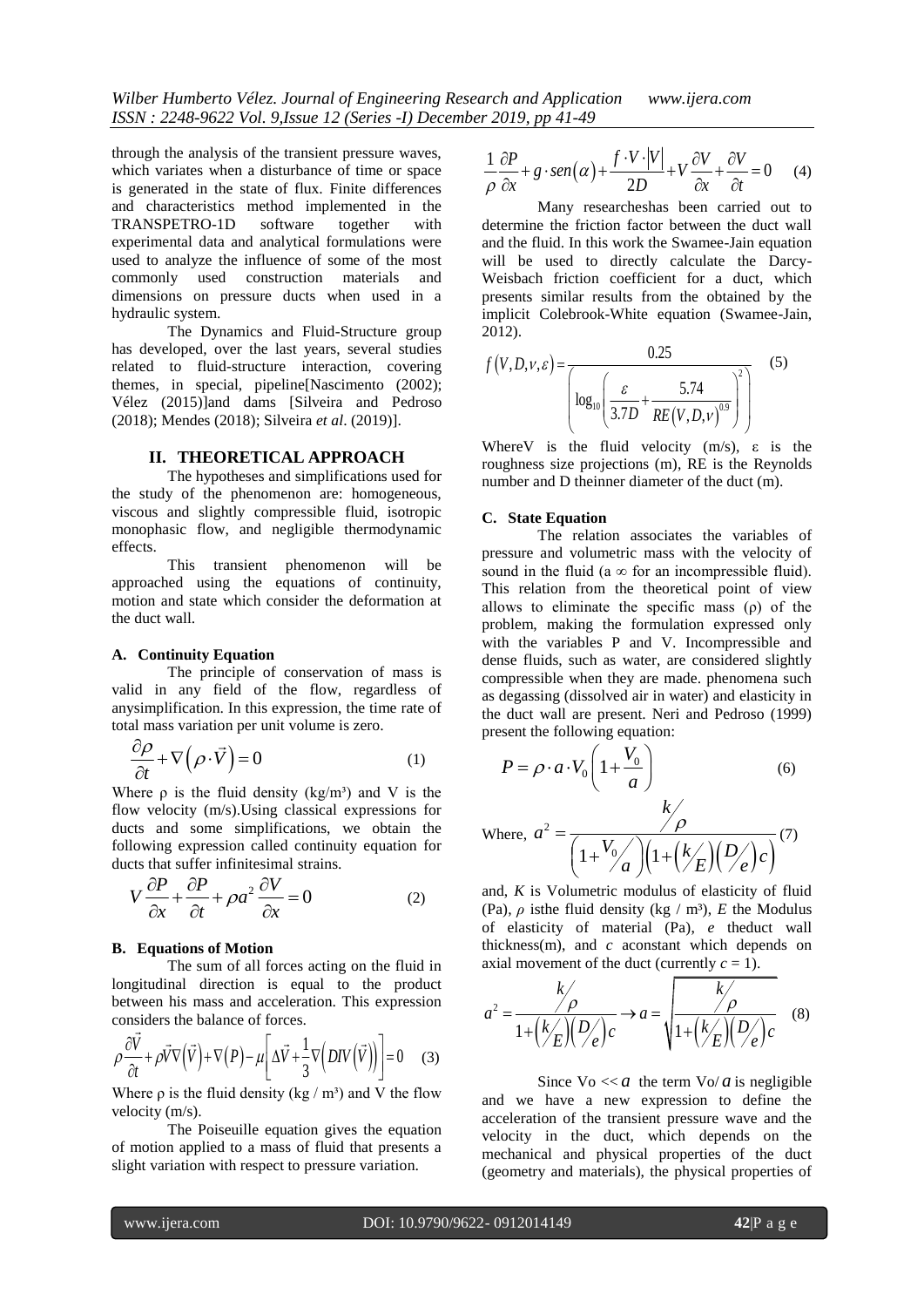the fluid (density and compressibility modulus) and the boundary conditions of the system. The focus of this work is to make a set of simulations modifying the duct properties.

#### **III. SOLUTION METHODS**

The Characteristic Method is a numerical method with important advantages, like the flexibility for introducing boundary conditions (Streeter and Wylie, 1967). It transforms partial differential equations into total differential equations, which are solved by the first order finite difference technique.

#### **A. General Characteristics Method**

The final equations for solving the transient problem are the equation of motion and equation of continuity, which are respectively

$$
L_1: V \frac{\partial P}{\partial x} + \frac{\partial P}{\partial t} + \rho a^2 \frac{\partial V}{\partial x} = 0
$$
  
(9)  

$$
L_2: \frac{1}{\rho} \frac{\partial P}{\partial x} + g \cdot \text{sen}(\alpha) + \frac{f \cdot V \cdot |V|}{2D} + V \frac{\partial V}{\partial x} + \frac{\partial V}{\partial t} = 0
$$
 (10)

By algebraic treatment to these equations it comes to the characteristic equations for calculating the pressure and velocity at any point along the pipe at a given time:

The final equations for solving the transient  
\n
$$
\text{Hence, the equation of motion and equation of}
$$
\n
$$
V_{PP} = \frac{1}{2} \left[ V_{PR} + V_{PS} + \frac{1}{\rho a} (P_{PR} - P_{PS}) - 2g \Delta t \cdot \text{sen}(\alpha) - \frac{f \cdot \Delta t}{2D} (V_{PR} | V_{PR} | + V_{PS} | V_{PS} |) \right]
$$
\n
$$
V_{PP} - V_{Ps} - \frac{1}{\rho a} (P_{PP} - P_{PS}) + g (t_{PP} - t_{PS}) \text{sen}(\alpha) + \frac{f}{2D} V_{Ps} | V_{Ps} | (t_{PP} - t_{PS}) = 0 \tag{12}
$$

$$
V_{PP} - V_{Ps} - \frac{1}{\rho a} (P_{PP} - P_{PS}) + g(t_{PP} - t_{PS}) \text{sen}(\alpha) + \frac{f}{2D} V_{Ps} |V_{Ps}| (t_{PP} - t_{PS}) = 0
$$
\n
$$
V_{PP} - V_{Ps} - \frac{1}{\rho a} (P_{PP} - P_{PS}) + g(t_{PP} - t_{PS}) \text{sen}(\alpha) + \frac{f}{2D} V_{Ps} |V_{Ps}| (t_{PP} - t_{PS}) = 0
$$
\n
$$
V_{SP} = 0 \tag{12}
$$

The different devices and mechanisms along the duct generate the so-called boundary conditions, which are essential due to their direct influence on the transient phenomenon. At the hydraulic system to be studied, there are initial and final boundary conditions, and the left condition of the system (upstream) is a steady level or constant pressure reservoir, and the right condition of the system (downstream) is a valve; if the valve is suddenly closed, the imposed boundary condition, Vs (fluid output speed), is zero; When the valve is closed as a function of time, the downstream boundary condition varies as a function of time.

# **IV. TRANSPETRO 1D**

The TRANSPETRO 1-D software was developed by the Dynamics and Fluid Structure Group (GDFE) of the University and Brasilia (UnB), in the master's dissertation of Nascimento (2002), as a tool for the analysis of the transient phenomena at the oil industry. It is noteworthy that the code was written in  $C +$  language, using Visual  $C +$  6.0, which allows the creation of graphic resources that facilitates the user-program interaction. Based on the computational routines presented by Streeter and Wylie (1967).



schema(Adapted Contractor 1965)

# **A. Validation**

To evaluate the Transpetro - 1D software, a comparison was made between the experimental results obtained in the experiment performed by Contractor (1965) and the numerical results obtained through the program. Table 1 presents the general data of the experiment.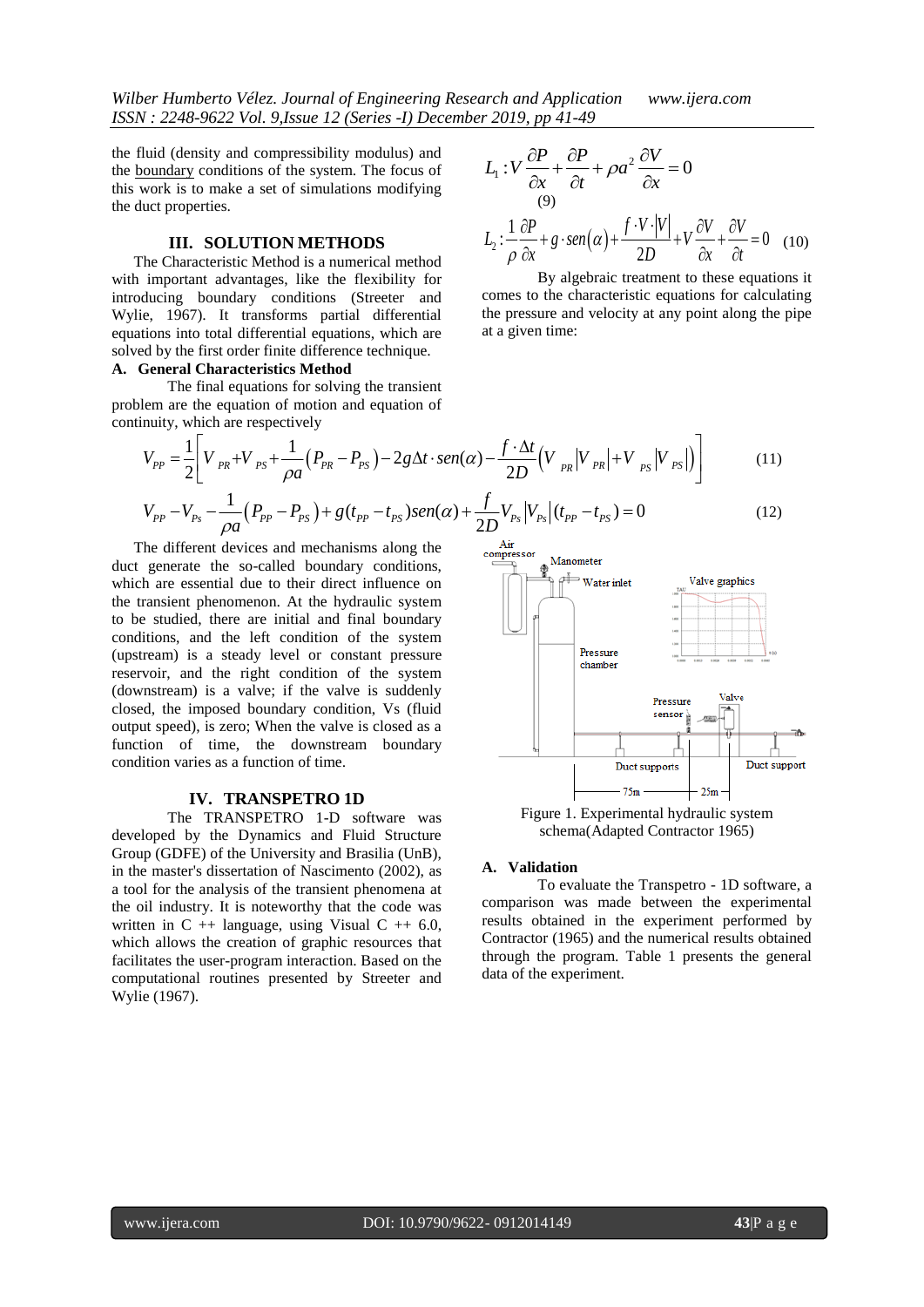| <b>Table 1:</b> Experimental data                      |                                                       |  |  |
|--------------------------------------------------------|-------------------------------------------------------|--|--|
| Duct length (L)                                        | $40$ ft $-12.2$ m                                     |  |  |
| Diameter (D)                                           | $0.328$ ft $-0.1$ m                                   |  |  |
| Pipe-fluid interface<br>coefficient of<br>friction (f) | 0.24                                                  |  |  |
| Fluid density $-$<br>water $(\rho)$                    | $1.94$ slug/ft <sup>3</sup> – 998.2 kg/m <sup>3</sup> |  |  |
| Gravity acceleration<br>(g)                            | 32.18 ft/s <sup>2</sup> – 9.81 m/s <sup>2</sup>       |  |  |
| Sound propagation<br>velocity at the fluid<br>(a)      | $4429.13$ ft/s $-1149.5$ m/s                          |  |  |
| Initial velocity at<br>the valve (Vo)                  | $1.20$ ft/s $- 0.366$ m/s                             |  |  |
| Initial pressure at<br>the valve (Po)                  | 12468.604 lb/ft <sup>2</sup> - 597213.972 Pa          |  |  |

Fig.1 presents the experiment configuration, which has three important components, namely a pressure chamber fixed at the beginning edge, a valve with its closing curve at the ending edge and a duct joining them.

Fig. 2presents the experimental results of the transient pressure wave obtained in the Contractor experiment (1965) and the numerical results obtained by the Transpetro-1D software for the pressure sensor duct point, located at  $\frac{3}{4}$  parts of theduct length between pressure chamber and valve (9.15 m).A great similarity can be observed between the experimental and analytical results in the first cycle. At the subsequent cycles, increasingly noticeable differences appear due to the lag effect and the existence of pressure drops generated by the friction factor that cannot yet be adequately represented by the software.

Fig.3 shows the numerical results for the time variation of transient pressure wave at each duct point that is subjected to the transient phenomenon. It shows that the phenomenon varies in time and space.

# **V. SYSTEM DESCRIPTION**

In order to find the influence of the main properties governing this phenomenon, such as mechanical and physical properties of the duct (geometry and materials), a set of simulations were made to a hydraulic system similar to the one presented in the Contractor experiment. The system used has three main components and a pressure sensor. His configuration is shown in Fig.1.Simulations were made with five different types of materials, which are used in the construction of the ducts, and five distinct usual dimensions for the duct. Thephysical properties of materials that influence the transient phenomenon are presented in Table 2, while the geometrical (internal diameter)and mechanical (thickness)properties of materials who influence the transient phenomenon are presented in Fig.4 and Table 3.



**Figure 2.** Pressure evolution at pressure sensor point – Experimental and numerical results (modified – Contractor, 1965).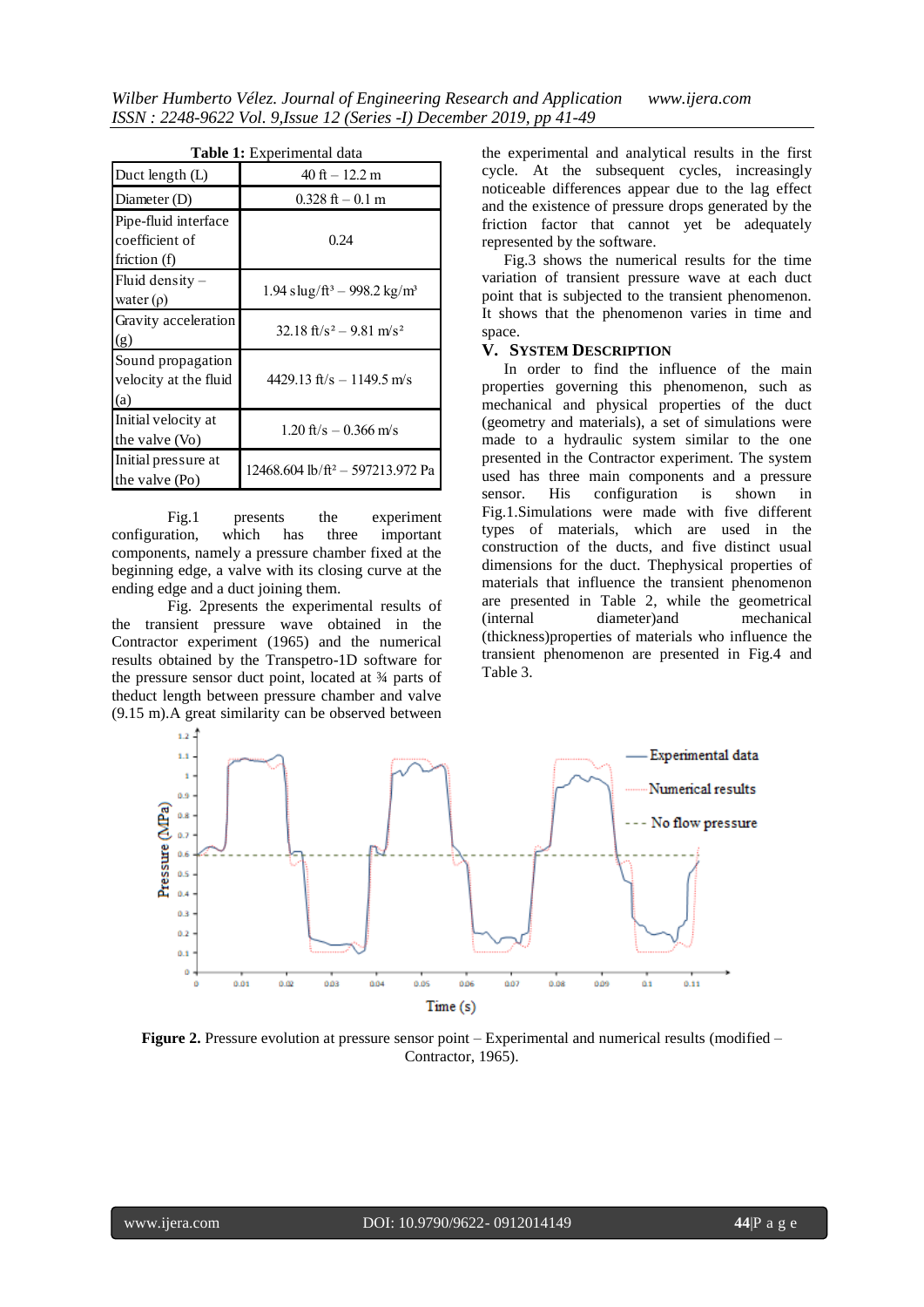

**Figure 3**: Transient pressure wave surface

**Table 2:** Materials properties for simulations

| Material              | E(GPa) | $\epsilon$ (mm) |  |
|-----------------------|--------|-----------------|--|
| Steel                 | 210.00 | 0.045           |  |
| Concrete              | 3.70   | $3.0 - 0.30$    |  |
| Galvanized<br>iron    | 19.00  | 0.15            |  |
| Cast iron             | 10.00  | 0.26            |  |
| Polyvinyl<br>chloride | 2.26   | 0.0015          |  |
| $E =$ Young modulus   |        |                 |  |
| $\epsilon$ = strain   |        |                 |  |

| Table 3: Ducts geometry |                     |       |  |
|-------------------------|---------------------|-------|--|
| $e/D$ int               | D int $(m)$ e $(m)$ |       |  |
| 0.005                   | 5.005               | 0.025 |  |
| 0.09                    | 0.452               | 0.041 |  |
| 0.018                   | 0.201               | 0.036 |  |
| 0.250                   | 0.182               | 0.045 |  |
| 0.350                   | 0.161               | 0.056 |  |



**Figure 4:** Cross section of duct

# **VI. SIMULATIONS AND RESULTS**

For this study were performed a comparison between the analytical and numerical methods, making a simulation with five material types and five e/D ratios, presented in the previous section.Fig.5 shows a graph of the friction factor as a function of the Reynolds number according to (5).According to Fig.5, it can be stated that the highest material roughness is given when there is a higher friction factor, generating larger pressure drops. Concrete is the material with the highest coefficient of friction, generating the highestpressure drops and being a very useful material, but not very efficient in piping systems. There is a vertical displacement in the friction factor curves for different materials. When there is sudden closing of the valve, a  $\Delta P$  overpressure arises, generated by the speed reduction,  $\Delta v$ , which is usually estimated by the Joukowsky equation (Streeter and Wylie, 1967), determined for a frictionless flow.

www.ijera.com DOI: 10.9790/9622- 0912014149 **45**|P a g e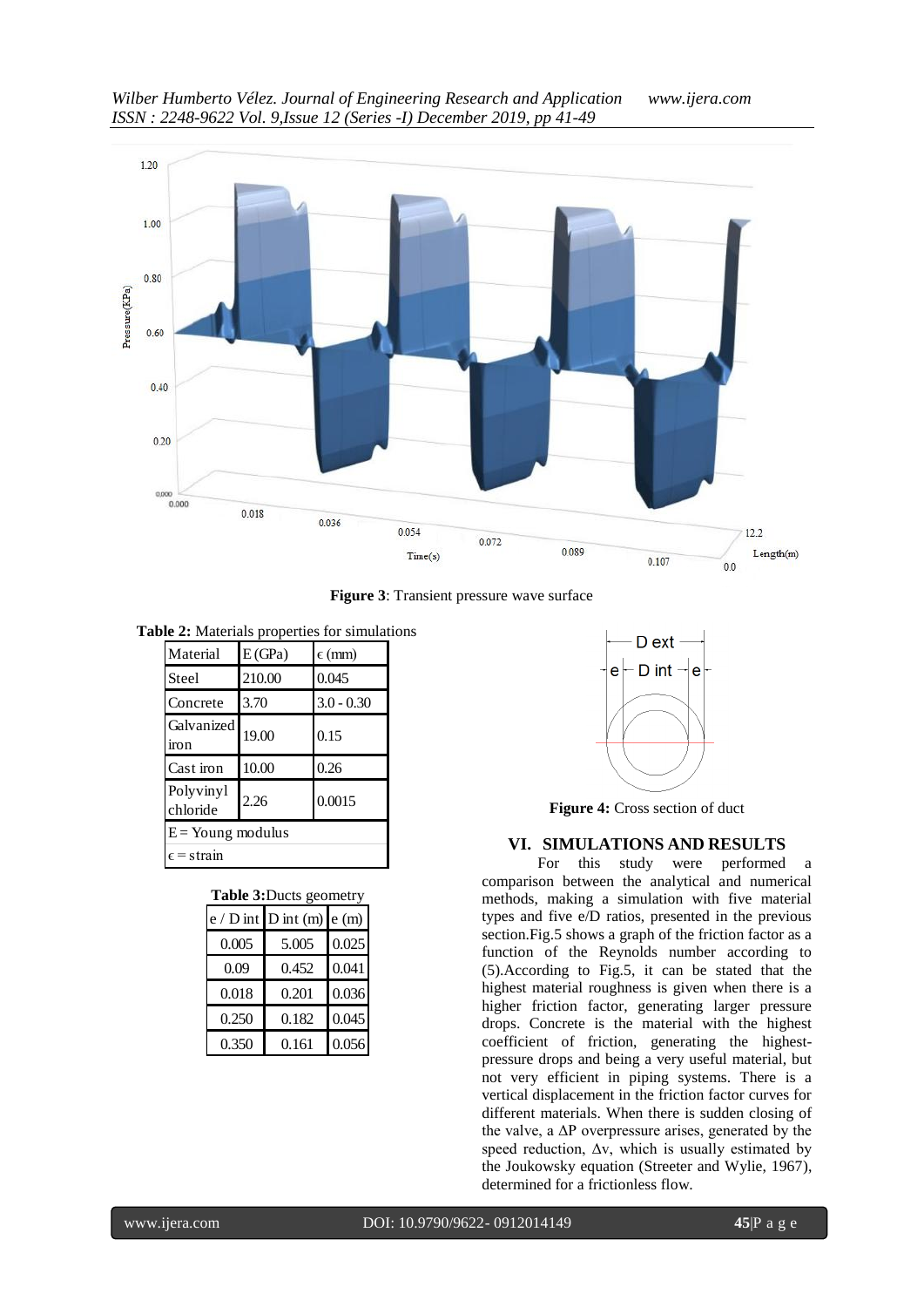(13)

From (13) and (8) we obtain (14) and from it, dividing by the initial pressure  $(P_0)$ , we obtain (15), which allows the analytical calculation of the relation between the initial pressure and the final pressure generated by a sudden closing of the valve for different types of materials and for different dimensions. Besides that, it is also compared to the numerical results obtained with the Transpetro-1D simulation.

$$
\Delta P = \rho a \Delta V = \rho \cdot \Delta V \cdot \sqrt{\frac{k/\rho}{1 + (k/E)(D/e)}}c
$$
  

$$
\frac{P_f}{P} = 1 + \frac{\rho \cdot \Delta V}{P} \cdot \sqrt{\frac{k/\rho}{1 + (k/E)(D/e)}}
$$
(14)

$$
\frac{P_f}{P_0} = 1 + \frac{\rho \cdot \Delta V}{P_0} \cdot \sqrt{1 + \left(\frac{k}{E}\right)\left(\frac{D}{e}\right)c}
$$
(15)



**Figure 6**: Analytical and numerical results dor relation between pressures depending on geometry and material

Fig.6 shows the comparison between the results of the analytical solution (continuous line) expressed in (15) and the numerical solution (dots) obtained with the Transpetro-1D software. It is observed that as smaller the relation e/Dint is, it has greater influence on the propagation of waves, and when these relations are large the behavior is governed by the numerator  $(k/\rho)$ .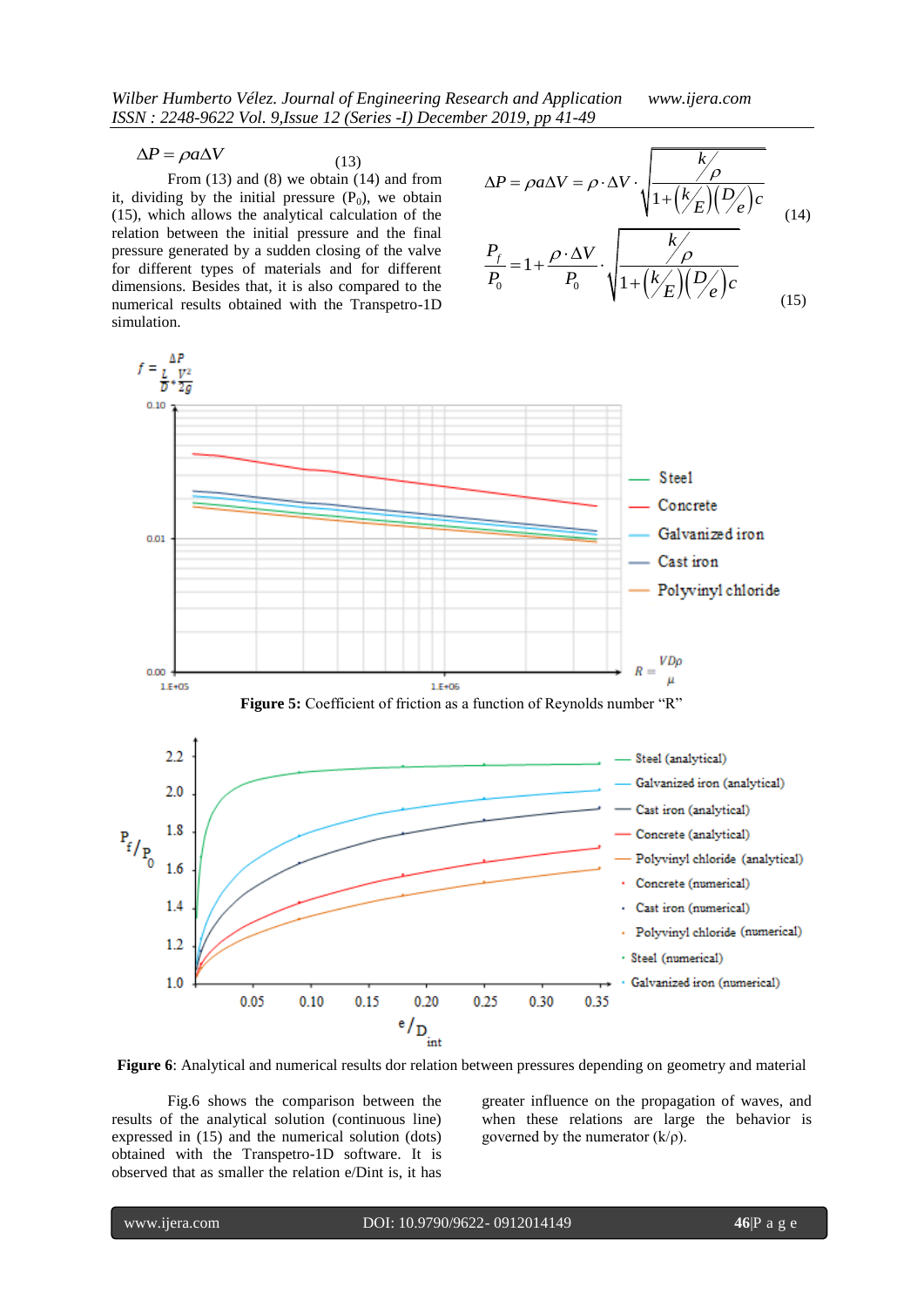$$
a = \sqrt{\frac{k}{1 + (k/E)(D/e)c}} \rightarrow \frac{\lim}{e_D' \rightarrow \infty} : a = \sqrt{k/D}
$$
(16)

Higher overpressure is generated for stiffer materials, with steel being the material that generates the most overpressure. With the sudden closing of the valve, there is an over 100% increase in pressure for steel, making it an important case to be analyzed. It is observed that the steel present's greater increase in pressure due to the sudden closing of the valve, while the lowest value is observed for PVC.Table 4 presents the analytical and numerical results obtained by the different simulations, showing the absolute errors obtained for each of them.

| <b>Table <math>\leftrightarrow</math>.</b> Sumulation error |         |          |                    |           |                       |
|-------------------------------------------------------------|---------|----------|--------------------|-----------|-----------------------|
| e/Dint                                                      | Steel   | Concrete | Galvanized<br>iron | Cast iron | Polyvinyl<br>chloride |
| 0.005                                                       | 0.004 % | 0.010 %  | 0.006%             | 0.006%    | 0.005%                |
| 0.090                                                       | 0.049 % | 0.160%   | 0.066 %            | 0.077 %   | 0.072%                |
| 0.180                                                       | 0.131 % | 0.419 %  | 0.139 %            | 0.157%    | 0.181 %               |
| 0.250                                                       | 0.145 % | 0.442 %  | 0.175 %            | 0.204%    | 0.192%                |
| 0.350                                                       | 0.172%  | 0.489 %  | 0.203 %            | 0.234 %   | 0.224 %               |

**Table 4**: Simulation error

From the results obtained in the different simulations, the relations of the pressures were investigated as a function of a parameter "α" defined in (16), which is determined by the velocity of the transient wave propagation.



**Figure 7:** Analytical and numerical results for pressure relation as a function of α.

Table 5 presents the analytical and numerical pressure ratios obtained for the different simulations, with their respective errors.

Fig.7 shows in detail the relation between final pressure and initial pressure as a function of the $\alpha$  parameter defined by (16) for the simulations indicated in Table 5. The relation between final and initial pressure is directly related to the "α" parameter. In addition, it is important to clarify that this graphic also shows a variation of the inner diameter, thickness and material of the duct.

Fig.8 shows a signal of the history of the transient pressure wave for a point located at the duct (Fig. 1), in this case a modeling was made with a concrete pipe with 0.452 m internal diameter, a thickness of 0.045 m, and relative roughness of 0.003 m ( $f = 0.0329$ ) and 0.0003 m ( $f = 0.0186$ ). Not much difference in the first cycle is observed, but after the third cycle a difference is generated due to the difference in the friction factor, where the largest friction factor causes the largest fall to transient pressure wave

**Table 5:** Analytical and numerical pressure results

| $\alpha$ | Pf/Po      | Pf/Po     | Error % |  |
|----------|------------|-----------|---------|--|
|          | Analytical | Numerical |         |  |
| 0.032    | 1.038      | 1.038     | 0.005   |  |
| 0.041    | 1.049      | 1.049     | 0.011   |  |
| 0.068    | 1.080      | 1.080     | 0.006   |  |
| 0.093    | 1.110      | 1.110     | 0.006   |  |
| 0.096    | 1.114      | 1.114     | 0.052   |  |
| 0.123    | 1.145      | 1.146     | 0.113   |  |
| 0.128    | 1.151      | 1.152     | 0.073   |  |
| 0.163    | 1.192      | 1.194     | 0.161   |  |
| 0.200    | 1.235      | 1.236     | 0.061   |  |
| 0.262    | 1.309      | 1.310     | 0.082   |  |
| 0.270    | 1.318      | 1.319     | 0.054   |  |
| 0.297    | 1.350      | 1.350     | 0.005   |  |
| 0.351    | 1.413      | 1.414     | 0.072   |  |
| 0.432    | 1.508      | 1.511     | 0.149   |  |
| 0.517    | 1.609      | 1.611     | 0.165   |  |
| 0.522    | 1.615      | 1.621     | 0.365   |  |
| 0.611    | 1.720      | 1.727     | 0.398   |  |
| 0.683    | 1.804      | 1.804     | 0.034   |  |
| 0.710    | 1.835      | 1.839     | 0.168   |  |
| 0.779    | 1.918      | 1.919     | 0.047   |  |
| 0.786    | 1.925      | 1.929     | 0.186   |  |
| 0.811    | 1.955      | 1.958     | 0.144   |  |
| 0.868    | 2.022      | 2.026     | 0.162   |  |
| 0.977    | 2.151      | 2.153     | 0.118   |  |
| 0.986    | 2.160      | 2.163     | 0.130   |  |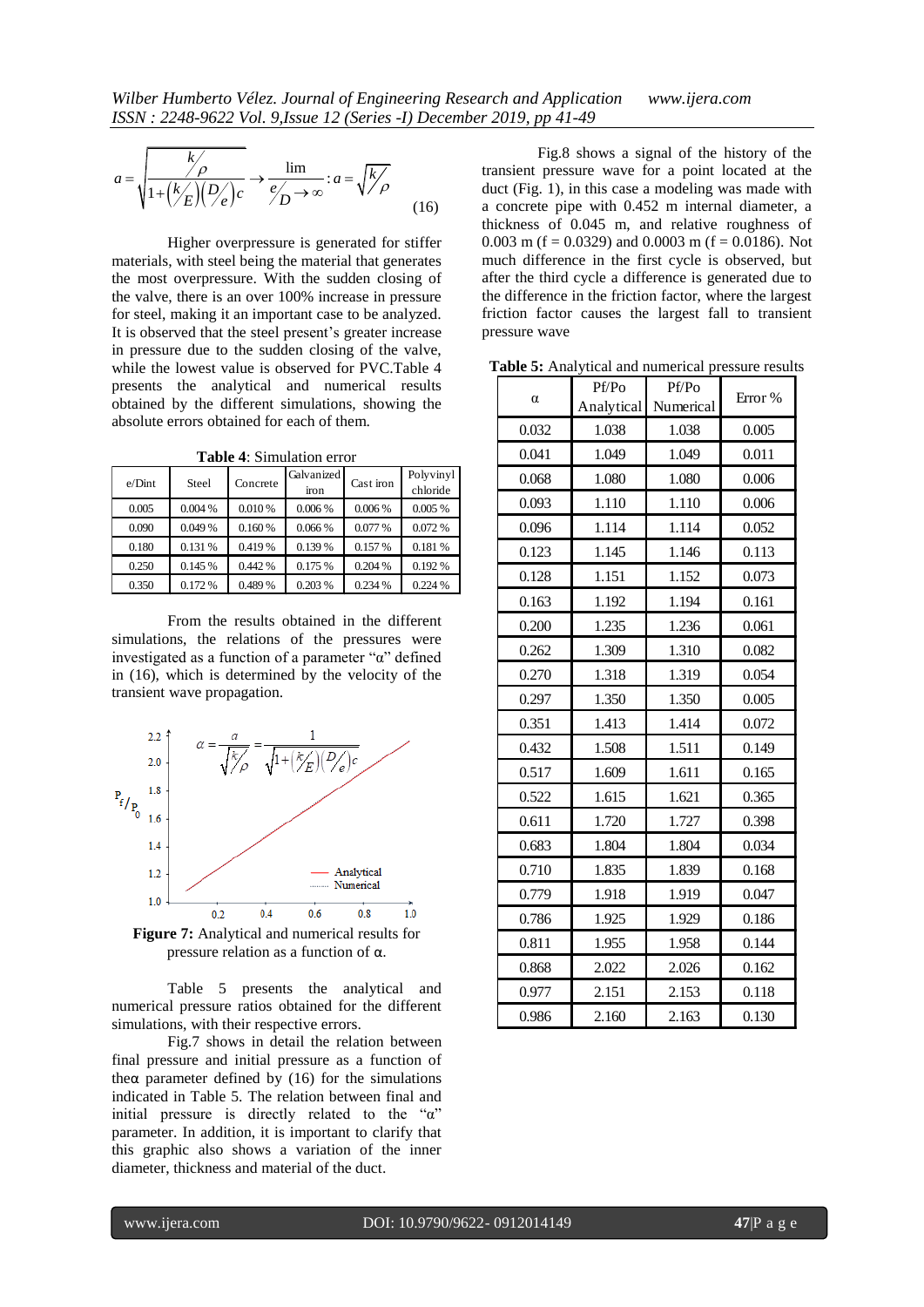

**Figure 8:** Transient pressure wave as a function of time and different relative roughness



**Figure 9:** Transient pressure wave as a function of time and different inner diameter



**Figure 10:** Transient pressure wave as a function of time and different materials

Fig.9 shows the history of the transient pressure wave for a point located in the duct (Fig.1), in this case a concrete duct with different relations between thickness (e) and internal diameter (D) was modeled, namely  $e/D = 0.005$ , and,  $e/D = 0.09$ .A considerable difference in the transient pressure wave of the system is observed, where for a greater relation between diameter and thickness it has greater pressures values and more cycles for a given time, as a consequence of the variation in acceleration of transient wave.

Fig. 10 shows the transient pressure wave history for a point located in the duct (Fig.1), in this case were made a modeling with a concrete duct and a steel duct with the same dimensions and system configuration (e/ $D = 0.005$ ). There is a considerable difference in the transient pressure wave of the system, where steel shows higher pressures and more cycles for a given time, as a consequence of the variation of acceleration of the transient wave due to material stiffness.

#### **VII. CONCLUSIONS**

The physical and mechanical properties of the forced duct have a direct influence on the transient pressure waves generated in the hydraulic systems due to the sudden closure of a valve, as they modify the velocity of the waves by generating increases or decreases in waves magnitudes and cycles.

The experimental, analytical and numerical results are very similar, which allows to evaluate the methodology and the computational software used in the analysis of the transient phenomenon generated in hydraulic ducts forced by the sudden closure of a valve.

According to the simulation, it can be stated that for high stiff materials and low relations between thickness and internal diameter (e / D), transient pressure waves has greater magnitudes and velocities, which requires systems of most advanced and powerful control in the hydraulic systems.

# **ACKNOWLEDGEMENTS**

The authors would like to thank Professor Lineu José Pedroso and all GDFE/PECC/UnB research group members.